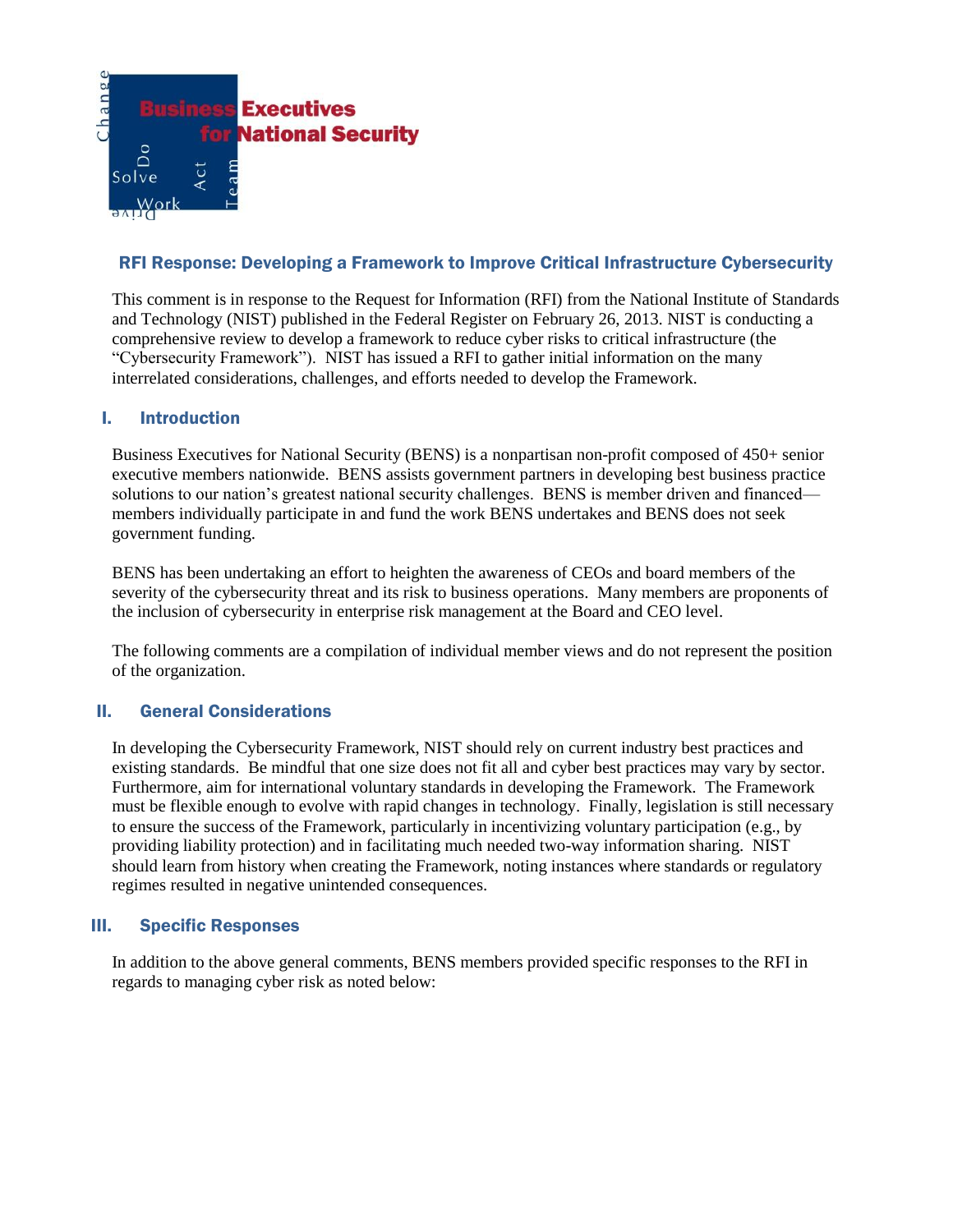# Process for Assessing and Managing Cyber Risk

### *Response 1*

- 1. Establish risk priority:
	- a. Vulnerability of IT systems to large scale corruption of databases and/or stopping production.
	- b. Disclosure of confidential customer information.
	- c. Disclosure of financial/sensitive information.
	- d. Specific, targeted attacks on services such as website order entry systems.
- 2. Annual formal review of IT risks documented in a risk assessment document.
- 3. Informal review of assets most vulnerable to attack, including websites.
- 4. Reliance on internal and external Auditors to provide risk feedback as part of routine audit work.

## *Response 2*

Companies should consider the following approaches when assessing and managing cyber risk:

- 1. Establishing a security risk management program and/or organization dedicated to identifying and managing risk.
- 2. Conducting risk assessments and policy reviews of new products and projects at the onset to identify and mitigate potential security risks from the beginning.
- 3. Implementing security measures into corporate processes. These measures should be sufficiently flexible to accommodate new demands and regularly reviewed.

# Use of Third Party Publications and Approaches

### *Response 1*

The following resources are helpful in improving cybersecurity practices:

- COBIT/ISACA
- **•** InfraGard
- **•** Gartner Group
- **Global CIO Executive Summit**
- Private Equity CIO Roundtable  $\bullet$

The NIST publications are very thorough and serve as a reference document as needed. However, we believe the inclusion of more "elevator speech" summaries in the front of documents would be helpful. In practice, few practitioners have the time to go through many pages of text in order to find good practices. The academic model of writing, where every pro and con is considered, does not serve the interests of most industry practitioners. Plain talk and the avoidance of terms such as "attack vectors" would go a long way towards improving the usefulness of these documents. As a minimum, cybersecurity documents/standards should be divided into a shortened, "active verb" front section and a back section which includes details and more nuanced considerations.

### *Response 2*

Companies may use approaches they develop on their own as well as approaches adopted from a wide variety of external, third party sources, based on their individual needs. External points of reference include, for example, national and global standards-setting groups, which play a key role in the global cyber ecosystem by resolving technical differences and fostering efficiencies. These groups include, but are not limited to, the Alliance for Telecommunications Industry Solutions (ATIS), the Institute of Electrical and Electronics Engineers (IEEE), and the American National Standards Institute (ANSI), as well as the Third Generation Partnership Project (3GPP), a consensus-driven international partnership of telecommunications standards bodies. Using a combination of third party approaches offers greater flexibility to prevent, detect, mitigate, and manage cyber risk.